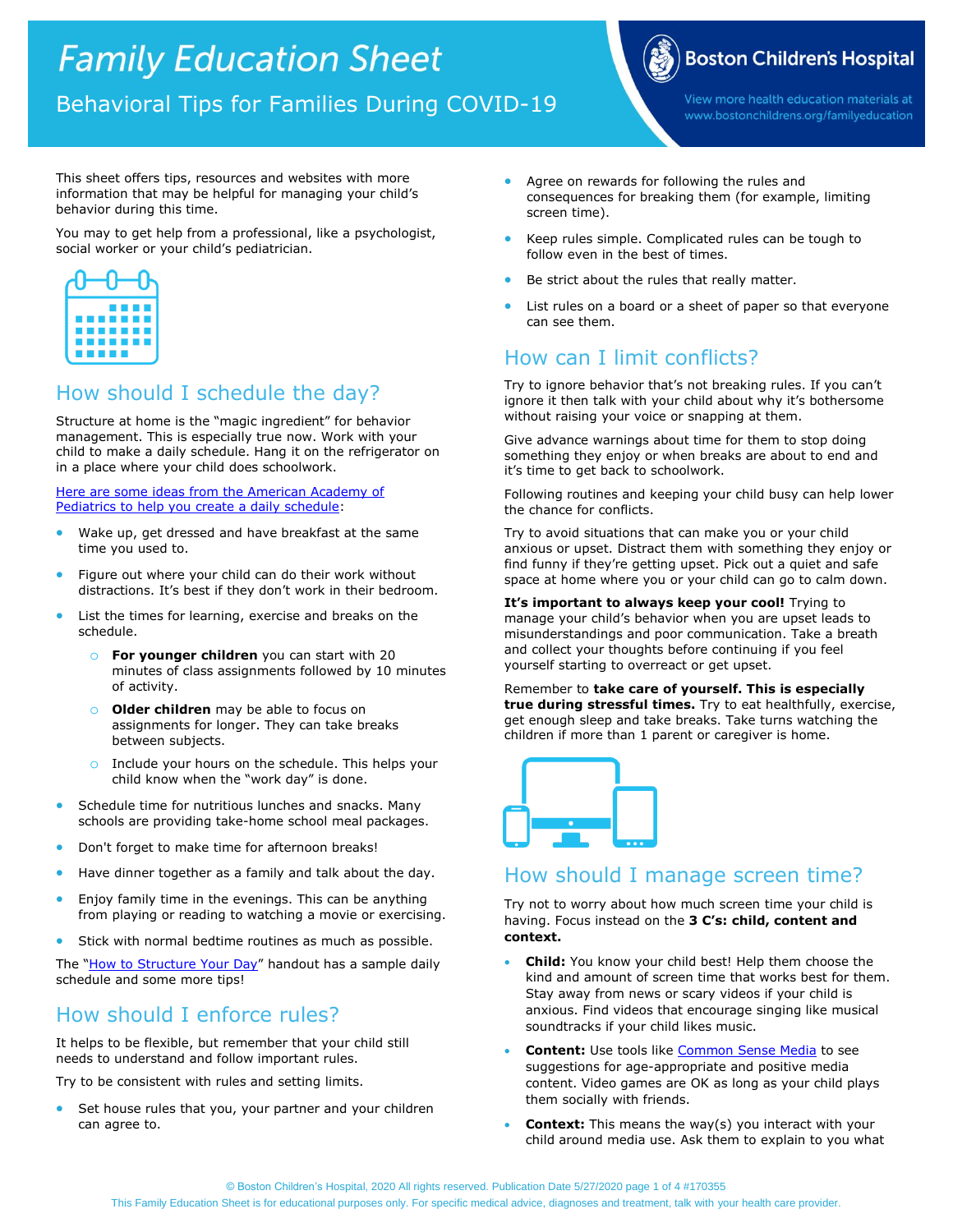they're watching and try to connect their media use with something "real." This can mean watching a cooking video and then cooking together.

## How important are sleep routines?

Getting enough sleep is a **very** important part of self-care. This is also especially true during stressful times.

Recommended sleep times:

- Kids under age 5 should get 10-13 hours
- Kids 6–12 years old should get 9-12 hours
- Teenagers from 13–18 should get 8-10 hours

Not getting enough sleep can make it harder to focus during the day and can raise stress and anxiety levels. Keep to a regular daily routine and try to shut down screen time for 1 hour before bed.

Some children have their devices charged in a common area overnight to make sure they are not texting or checking social media before bed. It helps to talk about this and explain the rule with your child so they do not see it as a punishment but as a way to help them sleep better.

## What about physical activity?

Staying active and getting exercise is really important! You can take advantage of physical education ideas that your child's school posts or watch some exercise videos. Here's [a](https://drive.google.com/open?id=1L3Lun1kWWutYsLJcSH8i5XLIPAeFnakl)  [list of healthy eating and home exercise sites and videos](https://drive.google.com/open?id=1L3Lun1kWWutYsLJcSH8i5XLIPAeFnakl) from our Optimal Weight for Life Program. You can go outside and take walks as the weather gets nicer. Remember to wear a

# How can I help an older child/teen?

Many of the above suggestions work for teenagers. There are also some other things to try with them.

Allowing downtime and alone time is a good idea. Set some time during the day when they can unwind on their own. But keep some family time (like dinner) and reach out to them then.

Let your teen stay connected online but **remind them to be careful** with their privacy settings. [The Center for Young](https://youngmenshealthsite.org/coronavirus-resources)  [Men's Health](https://youngmenshealthsite.org/coronavirus-resources) and [Center for Young Women's Health](https://youngwomenshealth.org/coronavirus-resources/) have excellent tips for teens on handling COVID-19 related stress and staying active and healthy during the pandemic.



# What are some signs that my child is having trouble adjusting?

You know your child better than anyone. Be on the lookout for behaviors that are out of the ordinary.

Crying a lot is something to be concerned about. Other signs include irritation in younger children or regression (returning to behaviors they have outgrown, like toileting accidents). Acting out more than they have in the past or having difficulty sleeping can also be signs of stress in younger children.

mask! Here are some tips from the CDC on making your own [mask at home.](https://www.cdc.gov/coronavirus/2019-ncov/prevent-getting-sick/diy-cloth-face-coverings.html)

# Should I check in with my child's teacher(s)?

It's important to work with your child's teachers to find a healthy balance of:

- Motivated participation
- Completing work (up to your child's ability)
- Psychological well-being

Be flexible: There's no perfect balance. Talk with your child's teachers and try to work on a reasonable balance if doing schoolwork from home is challenging for your child.

# How can I help my child build coping skills?

Children often base their responses to changes and challenges on how their parents respond. **Focus on the positive.** Take time to talk with your child about their fears and anxieties. You can be honest and share yours!

You can say things like, "Yes, I'm also worried about the virus. But I know there are things we can do to protect ourselves and our family." Find things that help you lower stress levels—like deep breathing exercises. Try them with your child.

Sharing what works for you to decrease stress can help older children build their own coping skills for dealing with stressful times.

Stressful times can raise the risk of depression or anxiety in teens. Watch your child(ren) to see if:

- They seem to lose interest in things they used to enjoy
- Have excessive anger
- Are very moody or sad
- Have changes in sleep patterns

The American Academy of Pediatrics has some other signs to [look out for that your child may need more help](https://healthychildren.org/English/health-issues/conditions/chest-lungs/Pages/Signs-your-Teen-May-Need-More-Support.aspx)**. Remember:** If you have any concerns you can always reach out to your child's or teen's pediatric or mental health teams even during the pandemic. Most clinics offer virtual visits or telephone calls to check in.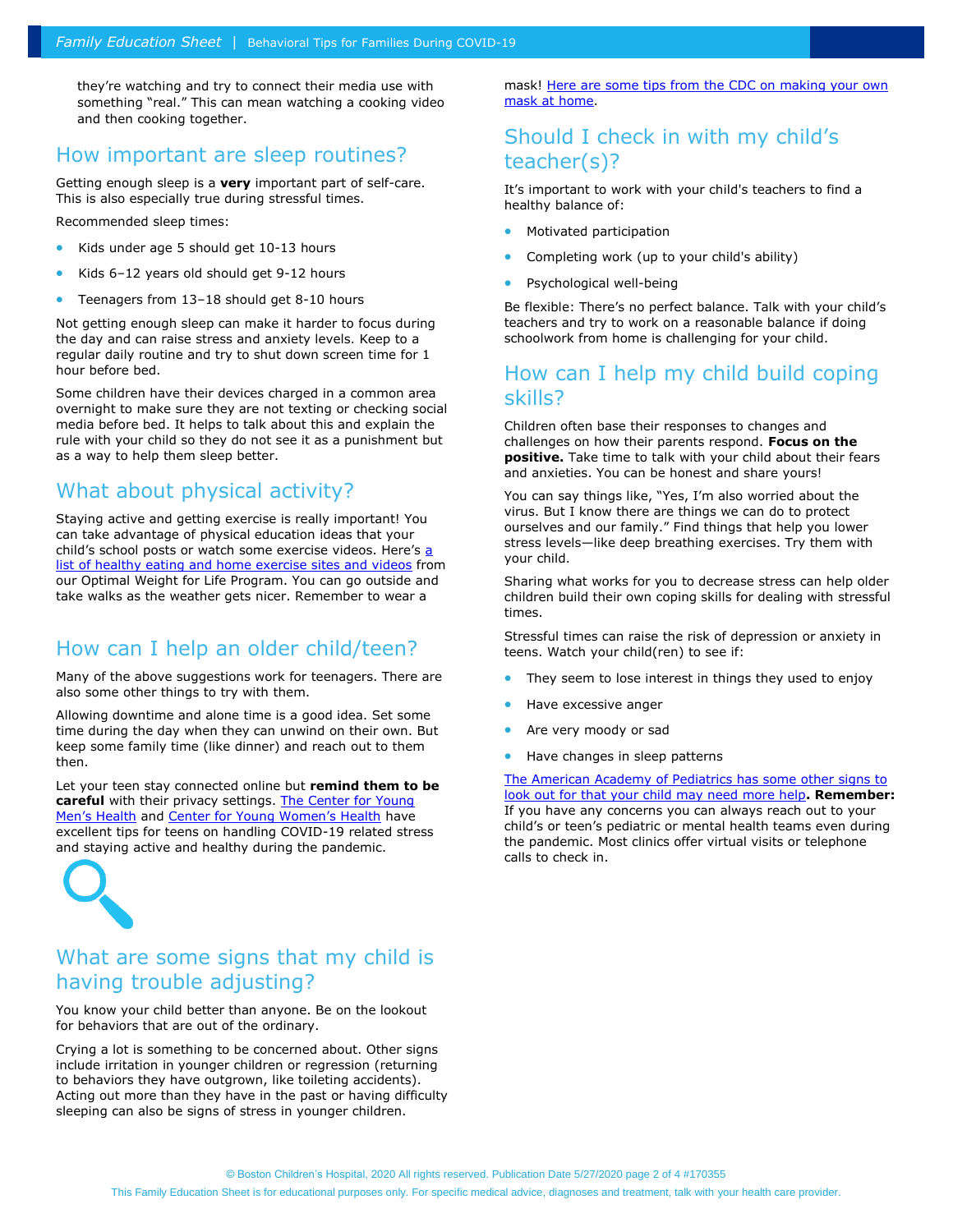#### What are some resources?

# Emotional Support Resources for Parents, Children, and Teens

[Parents Helping Parents of Massachusetts](https://www.parentshelpingparents.org/parental-stress-line)

Parent Support Group—free, confidential service, available 24/7.

Call: 1-800-632-8188

#### [NAMI Helpline](https://www.nami.org/help)

The National Alliance on Mental Illness provides advocacy, education, support and public awareness. If you're in a crisis, call: 1-800-950 6264 or text "NAMI" to 741741.

#### [How to Cope With Anxiety Related to Coronavirus \(COVID-19\)](http://verywellmind.com/managing-coronavirus-anxiety-4798909)

This website suggests ways how to cope with stress during the pandemic. It's appropriate for families and providers.

#### [MASS 211](http://www.mass211.org/)

A program of local United Way and The Commonwealth of Massachusetts providing free and confidential advice.

#### [Family Resource Centers](https://www.frcma.org/)

Massachusetts Family Resource Centers (FRCs) are a statewide network of community-based providers offering multi-cultural parenting programs, support groups, early childhood services, information and referral resources and education for families whose children range in age from birth to 18 years of age. Find your local center at: [frcma.org](https://www.frcma.org/)



## Community Resources

The Office [of Community Health at Boston](http://www.childrenshospital.org/conditions-and-treatments/conditions/c/coronavirus/community-resources)  [Children's Hospital has a list of](http://www.childrenshospital.org/conditions-and-treatments/conditions/c/coronavirus/community-resources) 

[community resources](http://www.childrenshospital.org/conditions-and-treatments/conditions/c/coronavirus/community-resources) that may be able to help with some of the many financial and resources strain that families are going through during COVID-19.

## Food Resources

#### [The Greater Boston Food Bank](http://gbfb.org/need-food)

The Greater Boston Food Bank partners with 520+ hungerrelief agencies in Eastern Massachusetts. Visit their website or call: 617-427-5200

#### [FoodSource Hotline](http://projectbread.org/get-help/foodsource-hotline.html) from Project Bread

Help with finding food resources in your community.

 Call 1-800-645-8333 (TTY 1-800-377-1292) Monday–Friday from 8:00 a.m.–7:00 p.m. and Saturday from 10:00 a.m.–2:00 p.m.

[Information from the Massachusetts Law Reform Institute on](https://docs.google.com/document/d/1gvBDe0LamPn8Y7AFXUGsoKAKyaaz2qqbvWeypdIFG00/edit)  [expanded SNAP Benefits as well as information on accessing](https://docs.google.com/document/d/1gvBDe0LamPn8Y7AFXUGsoKAKyaaz2qqbvWeypdIFG00/edit)  [DTA and other benefits](https://docs.google.com/document/d/1gvBDe0LamPn8Y7AFXUGsoKAKyaaz2qqbvWeypdIFG00/edit)

## Financial Support

#### [United Way Massachusetts COVID-19 Family Support Fund](https://unitedwaymassbay.org/get-involved/covid-19-family-fund/)

 For general questions about the COVID-19 Family Support Fund, please email [info@supportunitedway.org](mailto:info@supportunitedway.org)

#### [Massachusetts COVID-19 Relief Fund](https://www.macovid19relieffund.org/)

 For general questions about the COVID-19 Relief Fund, please email [info@MACovid19ReliefFund.org](mailto:info@MACovid19ReliefFund.org)

## Housing Support

[Massachusetts Coalition for the Homeless COVID-19 site](http://mahomeless.org/advocacy/item/coronavirus)

 Information for families who are homeless or worried about their housing

Massachusetts currently has a moratorium on eviction during the state of emergency for COVID-19.

[This information sheet from Mass Legal Help](http://mahomeless.org/advocacy/item/coronavirus) reviews tenants' rights and about how to access court assistance emergently if a landlord tries to evict or turns off utilities

# Health Insurance

For more information on applying for health insurance, go to the Massachusetts Health Connector website [\(mahealthconnector.org\)](https://www.mahealthconnector.org/) or call 877-623-6765 (TTY: 877-623-7773). You may be eligible for low or no-cost coverage for you and your family. For more information on whether you may be eligible for MassHealth, please go to the [MassHealth website](https://www.mass.gov/information-for-masshealth-applicants) or call 800-841-2900 (TTY: 800-497- 4648). You [can also find a certified enrollment assister online](https://my.mahealthconnector.org/enrollment-assisters) or reach out to your child's clinic to talk with a social worker or financial counselor who can help.



# Age-Appropriate Information about COVID-19

#### [Boston Children's Hospital](http://www.childrenshospital.org/conditions-and-treatments/conditions/c/coronavirus)  [COVID-19 Parent Information Page](http://www.childrenshospital.org/conditions-and-treatments/conditions/c/coronavirus) o General information

and resources on COVID-19 from Boston Children's Hospital experts

- [It's okay to be scared: talking to your childre](https://discoveries.childrenshospital.org/talking-to-kids-about-covid19/)n about [COVID-19.](https://discoveries.childrenshospital.org/talking-to-kids-about-covid19/)
	- o Tips for talking to your children about COVID and scary events
- [KidsHealth: Understanding Coronavirus](/Users/elisprecher/Box%20Sync/Notes%20for%20Parents%20(eli.sprecher@gmail.com)/COVID-19/Drafts/•%09https:/kidshealth.org/en/parents/coronavirus-landing-page.html)
	- o A number of information pages on COVID-19 to help talk to children about it, as well as general helpful suggestions
- [COVID-19 Information for children in many languages](https://covid19healthliteracyproject.com/)
	- o Infographics from the Harvard Health Literacy Project for children and teenagers explaining COVID-19

This Family Education Sheet is for educational purposes only. For specific medical advice, diagnoses and treatment, talk with your health care provider.